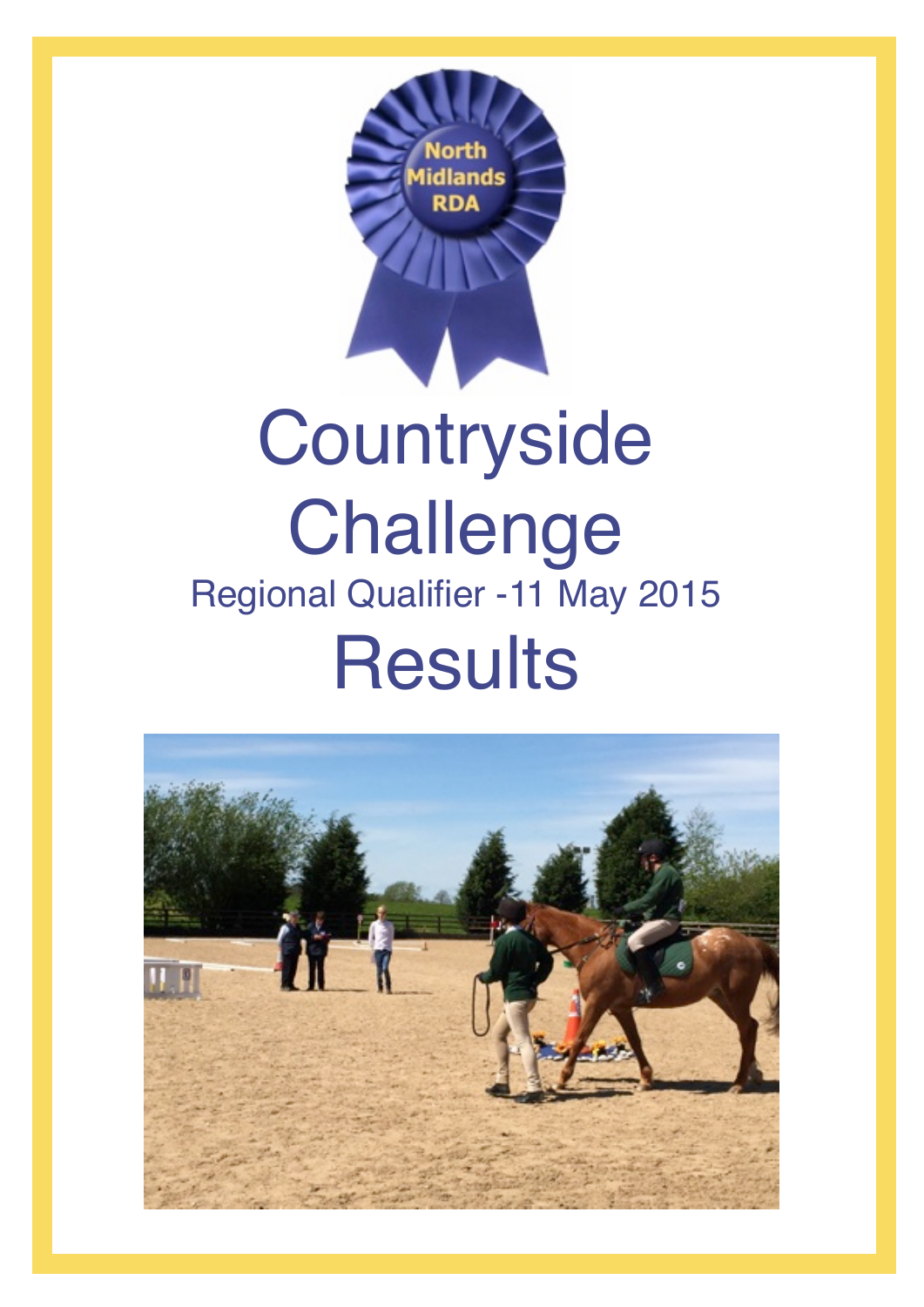| <b>Position</b>          | <b>Name</b>           | <b>Group</b>           | Score (%) |  |  |
|--------------------------|-----------------------|------------------------|-----------|--|--|
| <b>Class 1 - Seniors</b> |                       |                        |           |  |  |
| 1st $Q$                  | <b>Lucy Armstrong</b> | Wenlo                  | 81.25     |  |  |
| 2nd Q                    | <b>Dominic Evans</b>  | Retford                | 72.75     |  |  |
| 3rd                      | <b>Paul Collett</b>   | Wenlo                  | 65.25     |  |  |
| <b>Class 1 - Juniors</b> |                       |                        |           |  |  |
| 1st $Q$                  | Daisy Whitehead       | Nottingham             | 85.5      |  |  |
| 2nd Q                    | <b>Ellie Wing</b>     | Nottingham             | 85        |  |  |
| 3rd                      | Emma Stone            | Wenlo                  | 82.5      |  |  |
| 4th                      | <b>Taiba Jared</b>    | Nottingham             | 82        |  |  |
| 5th                      | <b>Alysha Seward</b>  | <b>South Notts</b>     | 80.75     |  |  |
| 6th                      | <b>Joshua Newham</b>  | Nottingham             | 80.25     |  |  |
| 7th                      | Lee Gotham            | <b>Mount</b>           | 78.75     |  |  |
| 8th                      | <b>Alice Manley</b>   | <b>Mount</b>           | 77.75     |  |  |
| 9th                      | <b>Aaron Allwood</b>  | <b>South Notts</b>     | 76.25     |  |  |
| 10th                     | Haroon Fiaz-parveen   | <b>Kimberley House</b> | 75.75     |  |  |
| 11 <sub>th</sub>         | <b>Kieran Pratt</b>   | <b>Kimberley House</b> | 75        |  |  |
| 12 <sub>th</sub>         | <b>Ethan Macleod</b>  | Dovecote Farm          | 73.25     |  |  |
| 13 <sub>th</sub>         | <b>Ruby Clark</b>     | Dovecote Farm          | 61.75     |  |  |
| 14 <sub>th</sub>         | Austin Jesson         | Dovecote Farm          | 60.75     |  |  |
| 15 <sub>th</sub>         | <b>Ben Brown</b>      | Dovecote Farm          | 60.5      |  |  |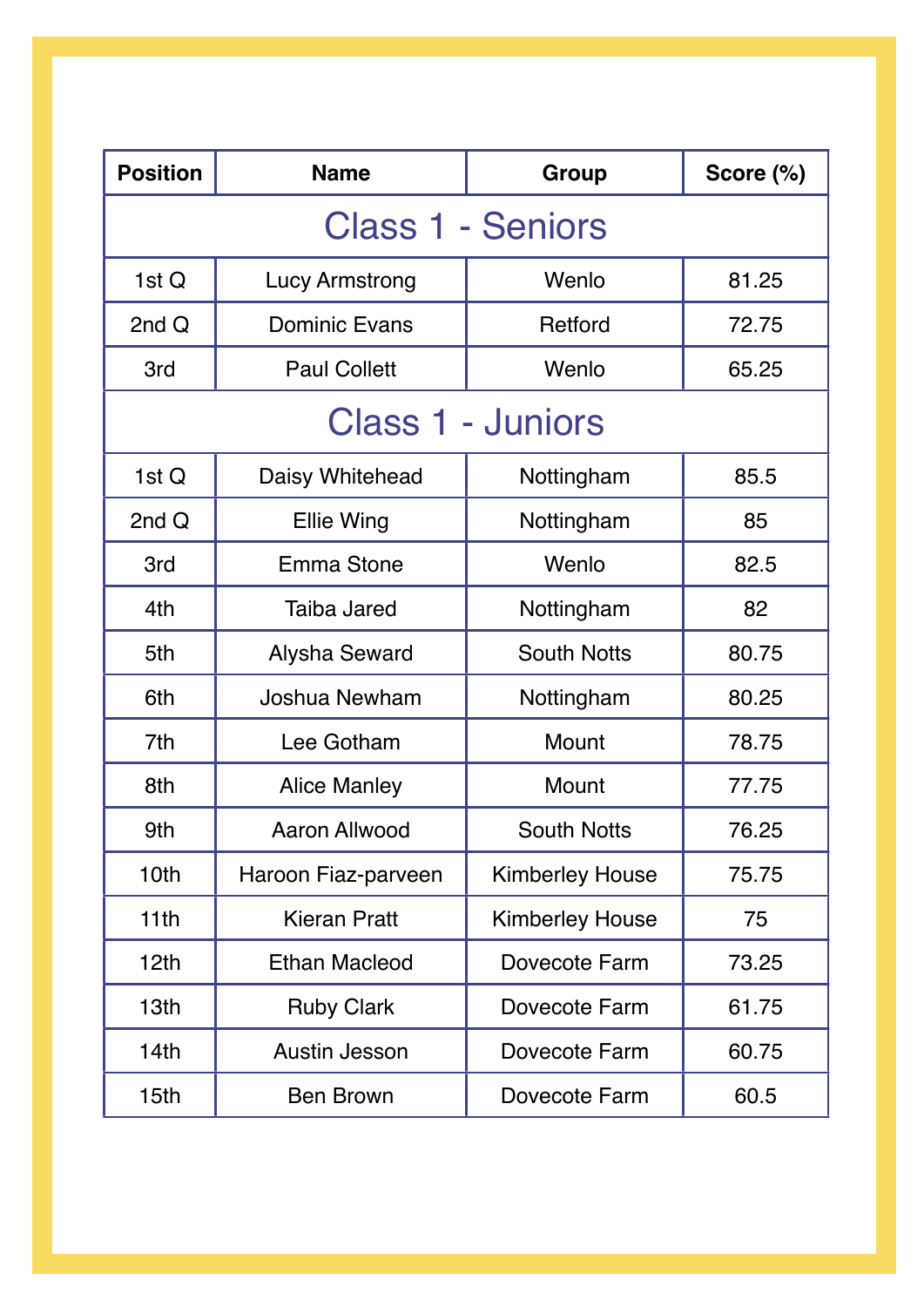| <b>Class 2 - Seniors</b> |                        |                        |       |  |  |
|--------------------------|------------------------|------------------------|-------|--|--|
| 1st $Q$                  | <b>Laura Ensor</b>     | Kesteven               | 83.75 |  |  |
| 2 $ndQ$                  | <b>Hayley Ensor</b>    | Kesteven               | 83.25 |  |  |
| 3rd                      | <b>Hannah Walker</b>   | <b>Kimberley House</b> | 82    |  |  |
| 4th                      | <b>Tim Birley</b>      | Mount                  | 81.25 |  |  |
| $5th =$                  | <b>Mark Haslam</b>     | Scropton               | 80.75 |  |  |
| $5th =$                  | <b>Helen Harding</b>   | Retford                | 80.75 |  |  |
| 6th                      | <b>Shane Downing</b>   | Wenlo                  | 78    |  |  |
| 7th                      | <b>Stephen Green</b>   | Wenlo                  | 65.25 |  |  |
| <b>Class 2 - Juniors</b> |                        |                        |       |  |  |
| 1st $Q$                  | Jodie Hughes           | Kesteven               | 90.5  |  |  |
| 2 $ndQ$                  | <b>Kayleigh Hughes</b> | Kesteven               | 87    |  |  |
| 3rd                      | <b>Jack Bradley</b>    | Mount                  | 84.75 |  |  |
| 4th                      | <b>Chloe Davies</b>    | Scropton               | 83.5  |  |  |
| 5th                      | <b>Billy Smith</b>     | Mount                  | 83    |  |  |
| $6th =$                  | Carla Hawkings         | Wenlo                  | 81.5  |  |  |
| $6th =$                  | <b>Ellie Hull</b>      | Wenlo                  | 81.5  |  |  |
| $6th =$                  | <b>Laura Barlow</b>    | Wenlo                  | 81.5  |  |  |
| 7th                      | Mackenzie Lymer        | Scropton               | 78.5  |  |  |
| 8th                      | <b>Jacob Mellits</b>   | Wenlo                  | 77.75 |  |  |
| 9th                      | Jenifer Bandyova       | <b>Kimberley House</b> | 76.75 |  |  |
| 10th                     | <b>William Wright</b>  | Wenlo                  | 74    |  |  |
| 11 <sub>th</sub>         | Liam Mahomey           | Wenlo                  | 73.75 |  |  |
| 12 <sub>th</sub>         | <b>Lucy Burley</b>     | Retford                | 71.5  |  |  |
| 13 <sub>th</sub>         | <b>Phoebe Burns</b>    | Scropton               | 71.25 |  |  |
| 14 <sub>th</sub>         | Rhianna Bacon          | <b>Kimberley House</b> | 70.75 |  |  |
| 15 <sub>th</sub>         | <b>Jarrod Nel</b>      | Wenlo                  | 68.25 |  |  |